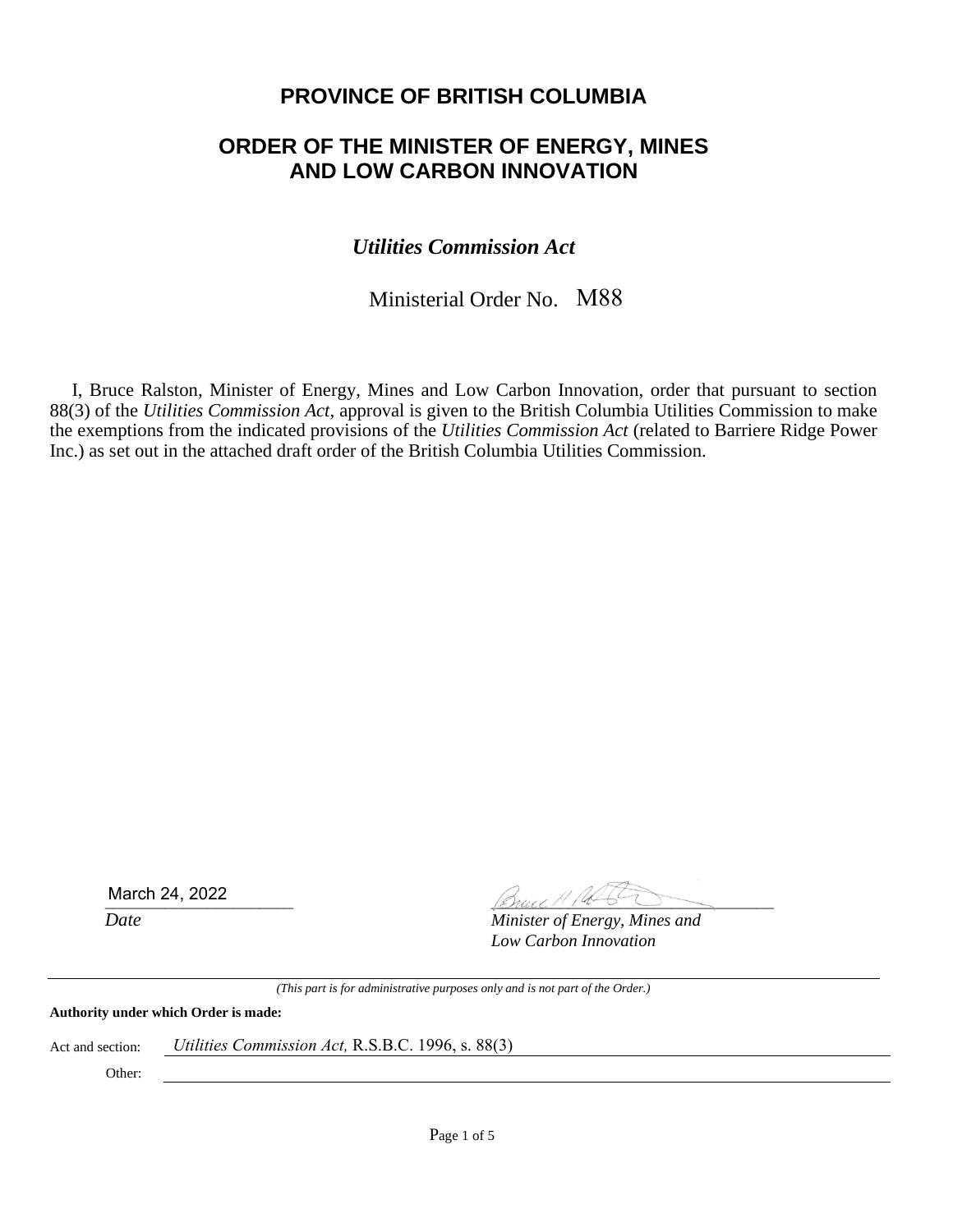

Suite 410, 900 Howe Street Vancouver, BC Canada V6Z 2N3 **bcuc.com**

**P:** 604.660.4700 **TF:** 1.800.663.1385 **F:** 604.660.1102

#### **ORDER NUMBER G-XX-XX**

IN THE MATTER OF the *Utilities Commission Act*, RSBC 1996, Chapter 473

and

Barriere Ridge Power Inc. Application for Exemption pursuant to Section 88(3) of the *Utilities Commission Act*

#### **BEFORE:**

T. A. Loski, Panel Chair C. M. Brewer, Commissioner W. M. Everett, QC, Commissioner

on [Date]

#### **DRAFT ORDER**

#### **WHEREAS:**

- A. On March 16, 2021, Barriere Ridge Power Inc. (BR Power) filed an application with the British Columbia Utilities Commission (BCUC) for exemption from section 71 and partial exemption from part 3 of the *Utilities Commission* Act (UCA) with respect to its resale of electricity at Barriere Ridge Resort, a remote development of recreational properties on East Barriere Lake, which is approximately 20 km east of Barriere, BC (Application);
- B. In the Application, BR Power states that it purchases electricity from British Columbia Hydro and Power Authority (BC Hydro) and re-sells it to lot owners at Barriere Ridge Resort, all of whom are shareholders of BR Power;
- C. BR Power has been reselling electricity to lot owners since 2013, when it began operations of its electrical distribution system;
- D. BR Power acknowledges in the Application that by reselling energy to others, BR Power falls within the definition of "public utility" as defined in section 1 of the UCA;
- E. By Order G-130-21, the BCUC established a regulatory timetable for review of the Application, which included notification to the public, stakeholders, and the Shuswap Nation Tribal Council and member communities (Indigenous groups), one round of BCUC information requests (IRs), BR Power responses to BCUC IRs, a letter of comment period, and further process to be determined;
- F. By Order G-186-21, the BCUC amended the regulatory timetable in response to BR Power's request for additional time to file responses to BCUC IR No. 1;

 $\hat{a}$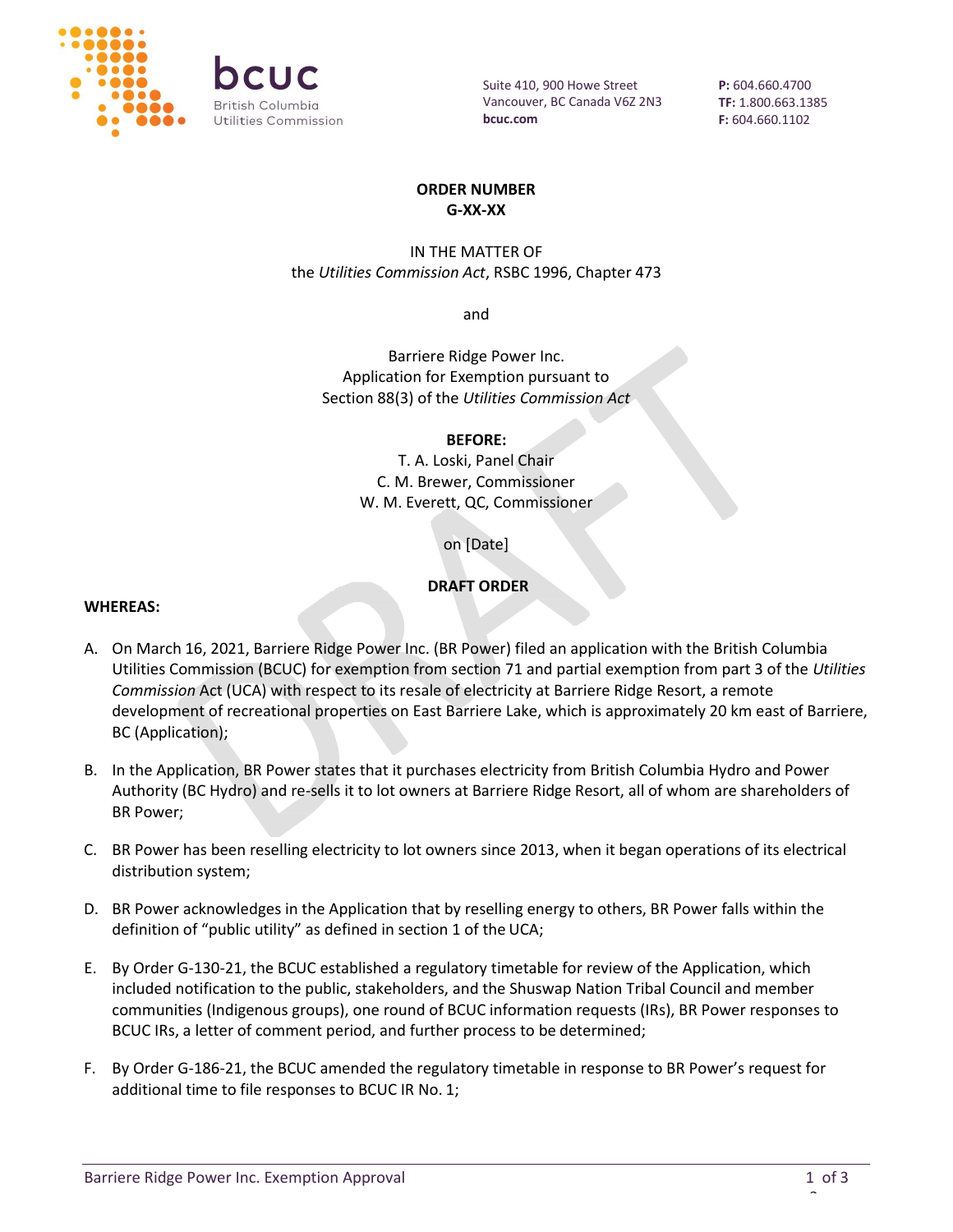- G. On July 14, 2021, BR Power filed its responses to BCUC IR No. 1 with supplemental information filed on August 12, 2021;
- H. By Order G-246-21, the BCUC established a further regulatory timetable, which included a direction to BR Power to provide a second notice of the Application and order to Indigenous groups. Order G-246-21 also directed BR Power to provide the BCUC evidence of confirmation that the Indigenous groups received notice of the Application and order;
- I. On October 12, 2021, BR Power filed a submission with the BCUC, which included copies of notices sent to the Simpcw First Nation, the Shuswap Nation Tribal Council, the Adams Lake Indian Band, and the Shuswap Indian Band;
- J. By Order G-304-21, the BCUC found that there was insufficient evidence of confirmation that the Indigenous groups had received notice of the Application and Order and directed BR Power to deliver notice of the Application and order to the Indigenous groups and provide proof of such delivery to the BCUC;
- K. On November 9, 2021, BR Power filed a submission with the BCUC, which included confirmation of delivery of notices of the Application to the Indigenous groups. On December 2, 2021 and December 9, 2021, BR Power filed additional information regarding the notices provided to the Indigenous groups, including a letter from the Simpcw First Nation and a letter from the Adams Lake Indian Band;
- L. By Ministerial Order XXX dated [date] and as attached as Appendix B to this order, the Minister responsible for the administration of the *Hydro and Power Authority Act* granted advance approval to the BCUC to partially exempt BR Power from section 71 and certain requirements of Part 3 of the UCA; and
- M. The BCUC has reviewed the Application, evidence, and submissions in this proceeding and considers that BR Power's request for exemption is warranted.

**NOW THEREFORE** the BCUC orders as follows:

- 1. Pursuant to section 88(3) of the UCA, the BCUC, having been granted advance approval by the Minister responsible for the administration of the *Hydro and Power Authority Act*:
	- a. Exempts BR Power from the requirements of Part 3 of the UCA except for sections 24, 25, 38, 41, 42, 43 and 44 with respect to the resale of electricity to lot owners at Barriere Ridge Resort.
	- b. Exempts BR Power and the customers described in Directive 1a from section 71 of the UCA with respect to the resale of electricity provided that a BR Power customer is not re-selling electricity to third parties.
- 2. Pursuant to section 43 of the UCA, BR Power is directed to file an annual report within 90 days after fiscal year-end containing the information set out in Appendix A or as the BCUC may other otherwiseorder.
- 3. The exemption referred to in Directive 1 of this order remains in effect until the BCUC, after conducting a hearing, orders that the exemption no longer applies.

 $\hat{a}$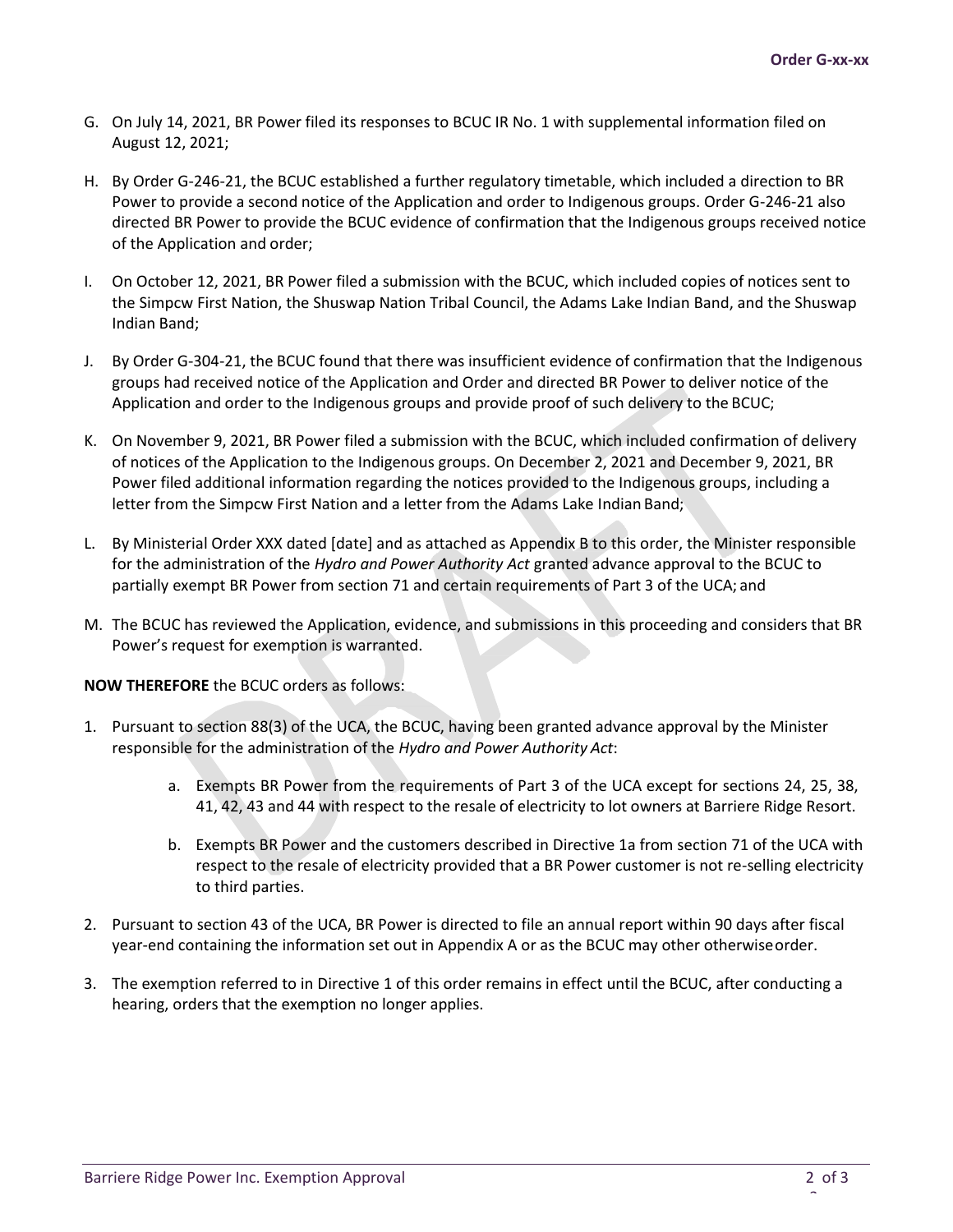**DATED** at the City of Vancouver, in the Province of British Columbia, this XX day of [Month Year].

BY ORDER

T. A. Loski Commissioner

Attachment